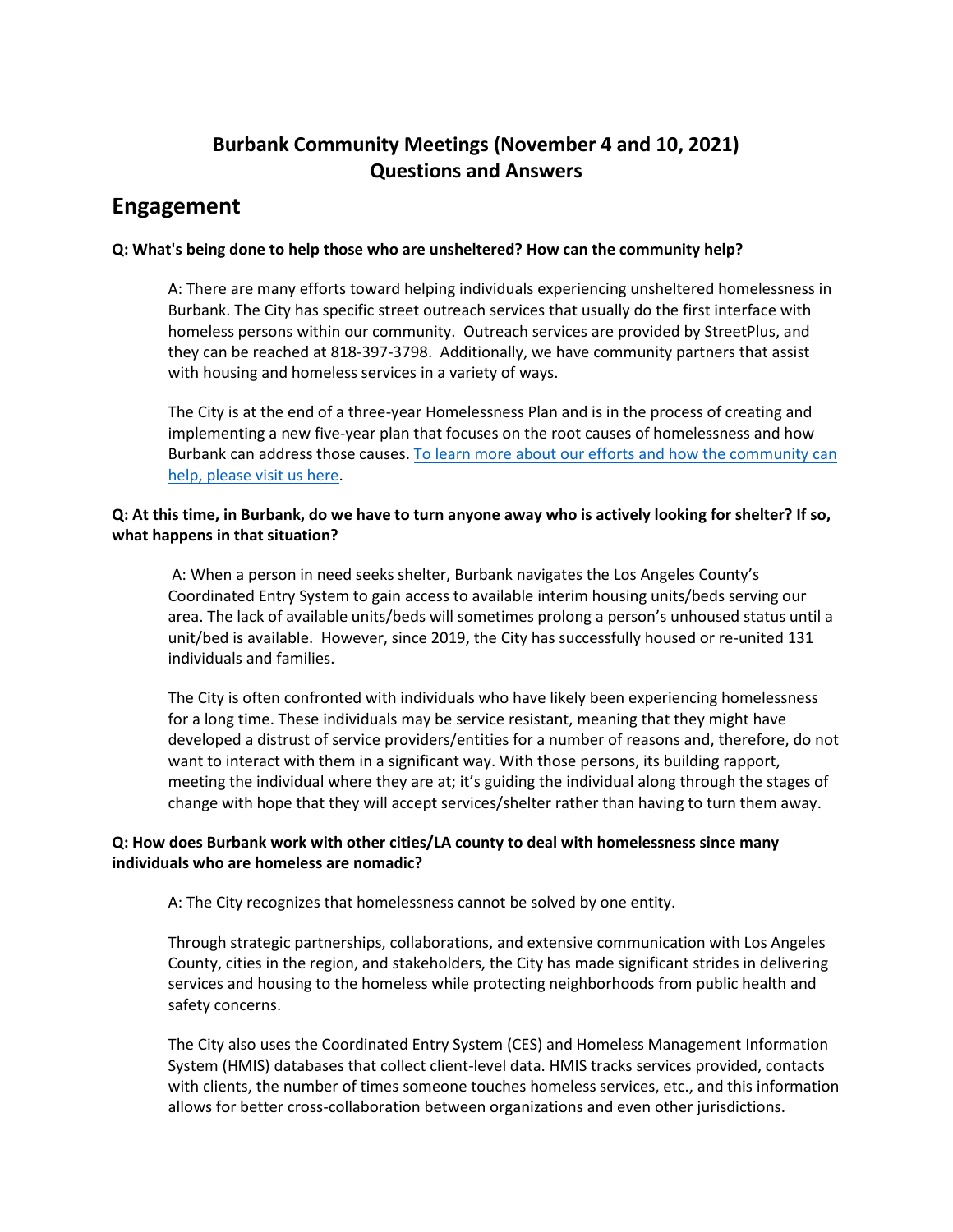**Q: As someone who occasionally interacts with homeless individuals, I would like to have a handout or information I can give to someone to access homeless services.**

A: There are many resources/information available to the general community on the City's [homelessness website](https://www.burbankca.gov/homelessness) under the "Homeless Resources" tab. In addition, if you come across someone experiencing homelessness or in need of assistance, you should call the StreetPlus Hotline number: 818-397-3798.

In the first quarter of next year, the City will debut a 311 app for smart phones. As part of the release, one of the first created segments will be a "Report a person in need of help" option within the app.

There is also a [video that goes into detail about connecting with people experiencing](https://www.youtube.com/watch?v=biPhmDeR0eM&t=5s)  [homelessness](https://www.youtube.com/watch?v=biPhmDeR0eM&t=5s) within the community; the City encourages all to watch and to share with colleagues, friends, and family.

#### **Q: Is there a way to get metrics on the various interventions undertaken in the last 3 years?**

A: In 2018, the City of Burbank (City) began implementing its three-year (2018-2021) Homelessness Plan that was adopted by City Council in December of 2017. The Plan covers three calendar years, 2018 to 2021, and includes seven strategies in addressing homelessness.

- 1. Developing Storage Facilities and Transportation
- 2. Enhancing the Quality of Life, Mental Health and Healthcare Awareness
- 3. Building Temporary Housing
- 4. Creating Affordable Housing
- 5. Continuing Outreach, Coordinated Care System and Community Awareness
- 6. Increased Homeless Prevention and Rapid Re-housing
- 7. Enforcing Public Health & Safety and Ordinances

Many of the goals achieved in the last three years were a result of Council's ongoing support and staff's dedication to addressing homelessness. Below are just a few of our achievements.

- Completing the "Burbank Safe" Storage and Help Center, which opened in September 2021.
- Expanding our award-winning Street Outreach Program by hiring an analyst to coordinate our homeless efforts and adding a Homeless Services Liaison specialist to the outreach team.
- Placing and/or re-uniting more than 131 homeless persons with their family, in interim housing, shelters, and Project Room/Home Key.
- Adopting a City Nuisance Ordinance that established a legal and defensible process to address homeless encampments in a safe and humane manner.
- [Releasing a public information video on homelessness.](https://youtu.be/biPhmDeR0eM)
- Receiving multiple grant awards for homeless services.

#### **Q: In what ways are people with lived experience included in this planning process?**

A: In November 2021, the City began the planning process for a new five-year plan. Those that were invited to participate in the community and stakeholder meetings included people with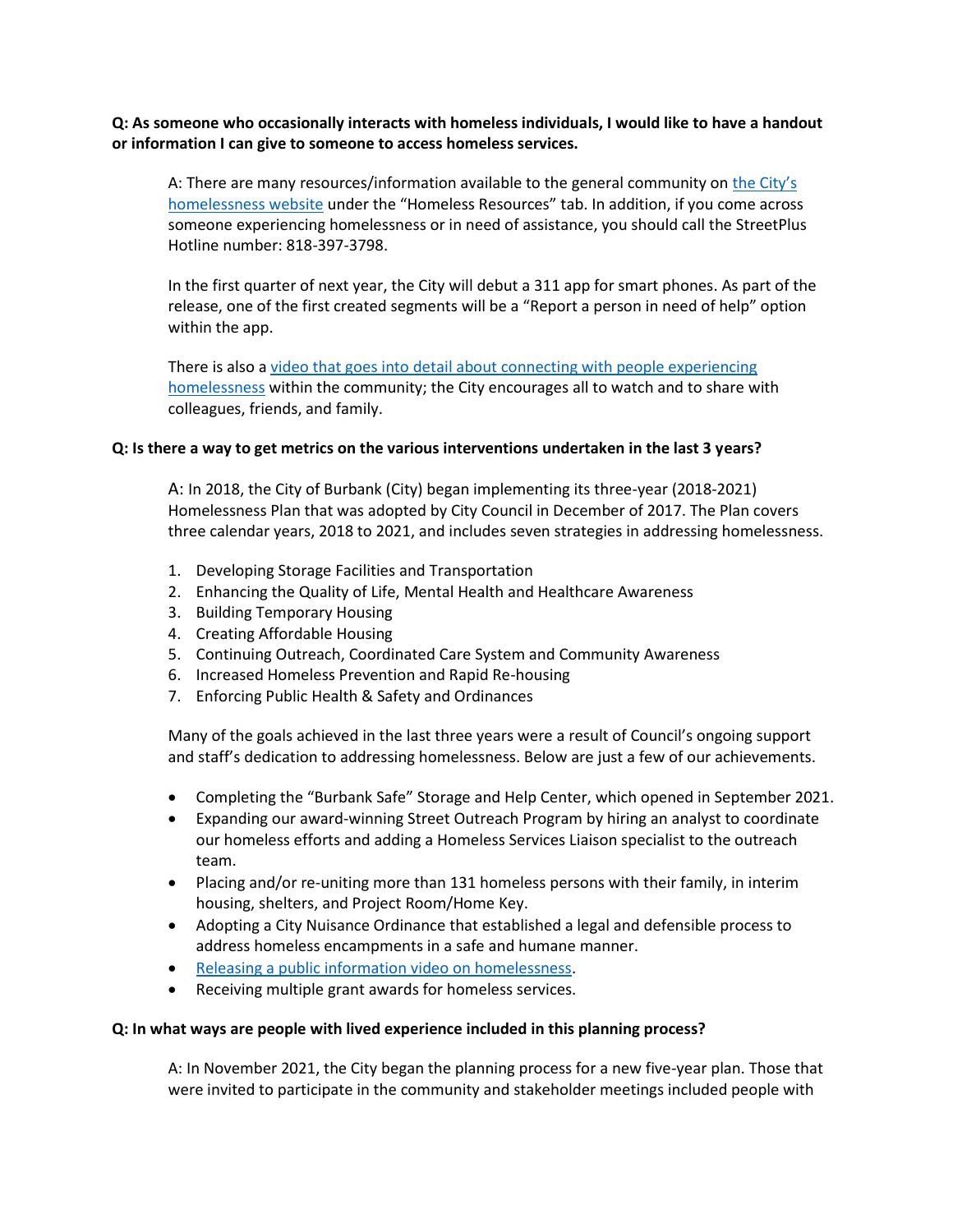lived experience. Our next step in the planning process is to work closely together with people having lived experience by developing a peer advocate program that will support our outreach efforts and help develop innovative solutions to addressing homelessness.

## **Q: What specific things is Burbank doing for preventative measures? What are the ideas, or are we starting anything new?**

A: The City works with many community partners that provide emergency assistance, counseling, and diversion: Family Promise of the Verdugos, Burbank Temporary Aid Center, etc. We've also implemented a new social worker with the Library (all three branches) and Parks & Rec (both senior centers) to build relationships with those who rely on public spaces for shelter and support. [For more information, visit the Burbank Homelessness resource page.](https://www.burbankca.gov/resources)

**Q: In addition to building some sort of housing, a community education component could be useful. Similarly, if someone in the family/friends is potentially losing their home or is not sure where they can go to help, we should be able to have solutions. It should be a partnership between not just organizations but also with the community members.**

A: The City is continuing to educate the community through engagement and outreach using social platforms, our website, community outreach and media.

There is also a [video that goes into detail about connecting with people experiencing](https://www.youtube.com/watch?v=biPhmDeR0eM&t=5s)  [homelessness](https://www.youtube.com/watch?v=biPhmDeR0eM&t=5s) within the community; the City encourages all to watch and to share with colleagues, friends, and family.

In the first quarter of next year, the City is also hoping to debut a 3-1-1 app for smart phones. As part of the release, one of the first created segments will be a "Report a person in need of help" option within the app.

For a person who is potentially losing their home or at risk of eviction, there are many [resources](https://www.burbankca.gov/web/community-development/housing)  [that can be found on the City's Housing website](https://www.burbankca.gov/web/community-development/housing).

# **Housing**

#### **Q: Can we have a tiny house village in an unused area and not degrade good neighborhoods?**

A: Developing transitional housing is in our current 2018-2021 Homelessness Plan. City staff has been actively looking for sites that could provide interim housing including industrial buildings, hotels that could be converted into housing, and vacant land that could accommodate tiny homes. Other communities are building temporary housing solutions; Burbank must also do its part to help Burbank's homeless by creating interim housing for our unhoused neighbors. Tiny Home Villages and the success of its residents are dependent upon services to prepare the homeless for living "off the streets." Typically, interim housing lasts 90 days but can be extended if the homeless person is continuing to work toward a permanent housing solution.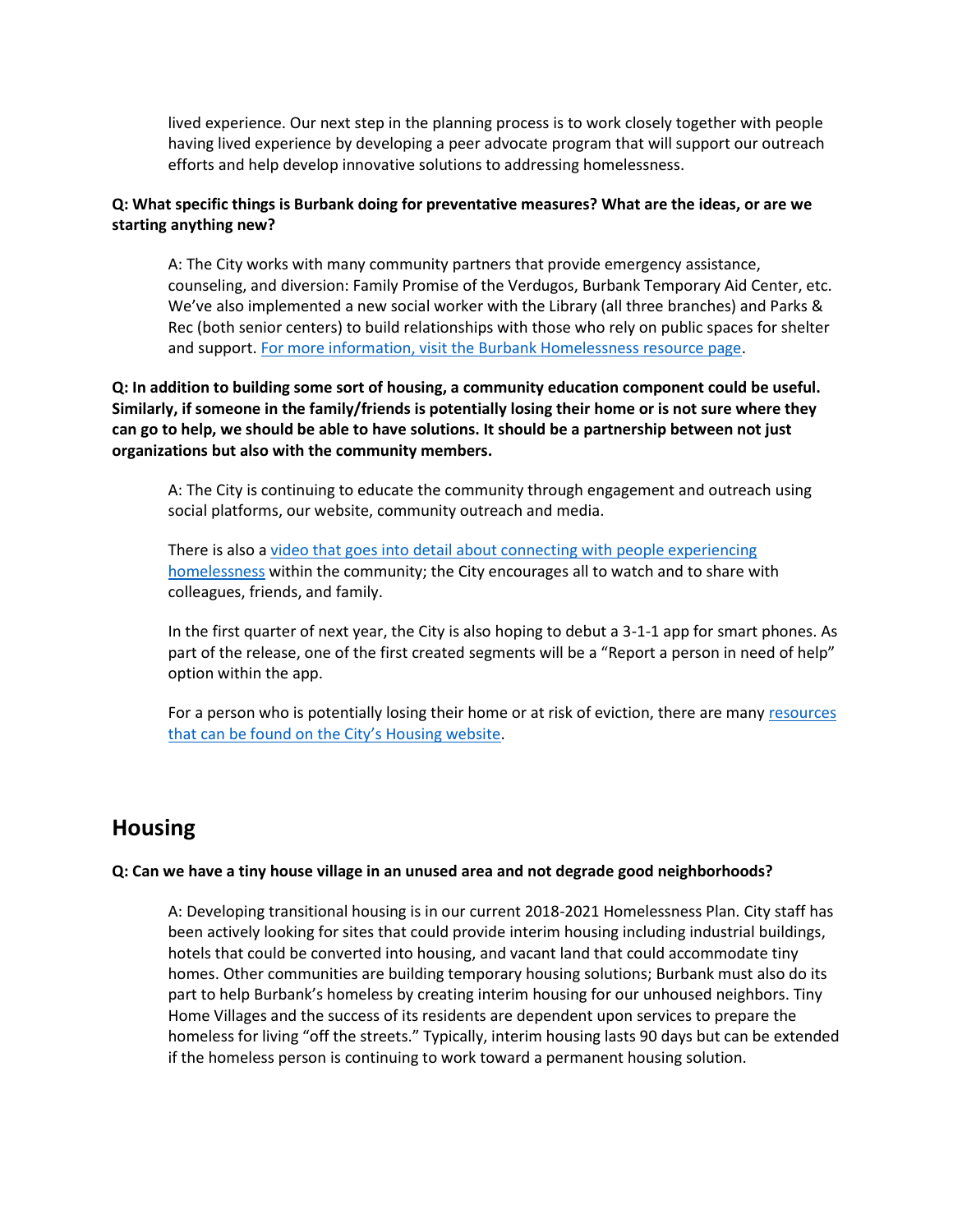## **Q: Other than visits to existing Tiny Home villages...what is Burbank's intent for future homeless housing?**

A: The City of Burbank is currently updating its Homelessness Plan. The updated Plan will extend actions and strategies implemented from the 2018-2021 Burbank Homelessness Plan and will be the framework for the next five (5) years. As City staff develops and updates the City's Homelessness Plan, City Council has created and approved seven policy statements that will serve as the guiding principles and will be embodied in the Plan. City Council will consider approving the updated Plan in early 2022. Policy Statement #3 states, "Burbank supports a variety of pathways to housing for people experiencing homelessness, including shelters, transitional housing, and motel vouchers, along with navigation centers and permanent supportive housing." The City is also looking at a tiny homes project proposal coming to City Council by early next year.

#### **Q: Do we have any project room key hotels in Burbank?**

A: While the City itself does not have Project Room Key hotels, we are still able to place many individuals experiencing homelessness into short term housing. Since April of 2019, we have worked together to provide 131 people from Burbank into short-term housing, including Project Room Key and Home Key, Bridge Home facilities, reunification, etc.

The City is open to innovative and creative ideas, and Project Homekey is included in those.

## **Q: Are there any plans to look for another motel/hotel conversion opportunity for transitional housing? If so, do you happen to know what percentage of people requesting shelter are turned away?**

A: Burbank supports a variety of pathways to housing for people experiencing homelessness including shelters, transitional housing, and motel vouchers, along with navigation centers and permanent supportive housing. The City is open to all options that make sense for the community, including Project Home/Room key.

The City is often confronted with individuals who have likely been experiencing homelessness for a long time. These individuals may be service resistant, meaning that they might have developed a distrust of service providers/entities for a number of reasons, and therefore, do not want to interact with them in a significant way. With those persons, the City works to build rapport, meeting the individual where they are at; it's guiding the individual along through the stages of change with hope that they will accept services/shelter rather than having to turn them away.

### **Q: Can the new deed restricted units in our upcoming large developments be utilized for those who are facing homelessness?**

A: Any new Permanent Supportive Housing or interim housing constructed by a for profit/nonprofit developers would require a deed restriction as homeless housing. However, there is a housing to jobs imbalance throughout the region, which requires more development of housing in general. The City supports new legislation and programs that assist in providing housing at all income levels, including extremely-low and very-low income households within mixed-income residential developments in the city, along with the supportive services necessary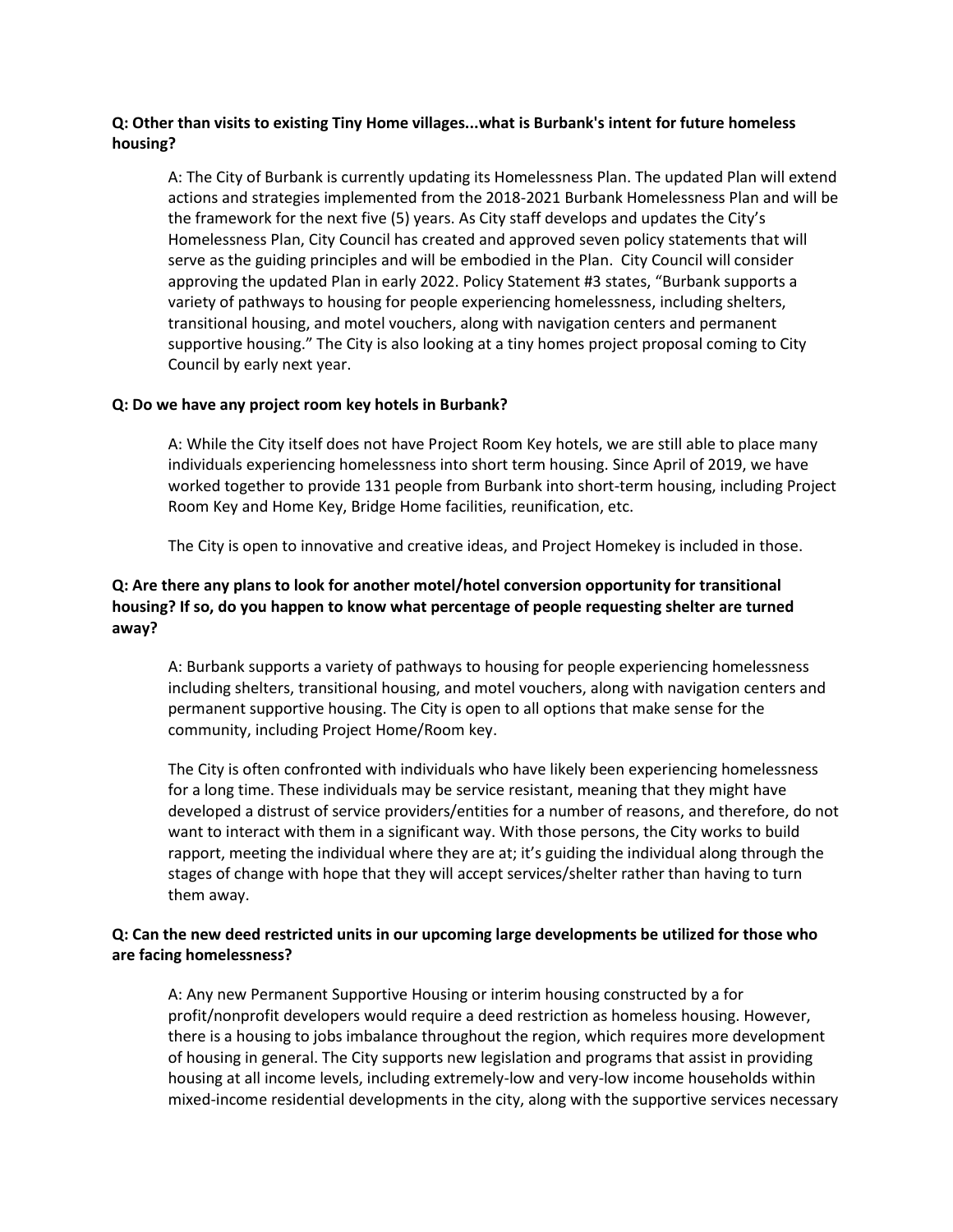for households to sustain their housing. Sometimes housing vouchers provided to the homeless can be used in tandem with these units.

## **Q: Is it possible to partner with local hotels to use a small percentage of their rooms as temporary or transitional housing?**

A: Nonprofit social service agencies, in partnership with local hotels and churches, can provide homeless families with a hotel voucher or temporary shelter while permanent or interim housing is secured. In addition, since 2019, homeless outreach teams have worked together to help 131 people from Burbank into short-term housing, including Project Room Key and Home Key, Bridge Home facilities, reunification, etc. The City is open to all options that make sense for the community, including motel/hotel conversion. The City has explored purchasing motels or industrial sites in the past—it is open to innovative and creative ideas.

#### **Q: Once someone is placed in housing, what follow-ups are done to ensure their ability to re-start?**

A: Once individuals have been placed in temporary housing, the City moves to the next stage- getting them into permanent housing through the use of emergency housing vouchers, permanent supportive housing, or Veteran Affairs Supportive Housing, just to name a few. Temporary housing can be an access point for the delivery of care and coordination of services. Most importantly, it transitions people experiencing homelessness from the streets or places not meant for human habitation into long-term housing.

## **Q: Is there a representative from LAHSA, and if so, what is the current status of the Shallow Subsidy Prevention for 62+ first presented by the Salvation Army funded by Measure H?**

A: There were no representatives from LAHSA in attendance. However, the current status of the [Shallow Subsidy Prevention for 62+ is provided in the link.](https://cis.salvationarmy.org/cis/supportive-housing/#:~:text=SHALLOW%20SUBSIDY%20PROGRAM%20%E2%80%93%20INDIVIDUALS%20%26%20FAMILIES&text=The%20program%20provides%20individuals%20with,on%20their%20level%20of%20need.)

## **Q: Why has the City of Burbank not created a homeless shelter or centralized area where people can go? We've had several homeless people that have simply disappeared—where did they go? Why do we not have at least a temporary shelter?**

A: The City opened the "Burbank Safe" Storage and Help Center located at 401 S. Front Street in September 2021. The SAFE is an accessible navigation center for the homeless providing case management, linkages to services, and a place to store personal belongings. In addition, Burbank navigates the Los Angeles County's Coordinated Entry System to gain access to available interim housing units/beds serving our area. The lack of available units/beds is a consistent issue not only for Burbank but throughout the region. However, since 2019, the City has successfully housed or re-united 131 individuals and families. The City is also looking at a tiny homes project proposal coming to City Council by early next year.

## **Delivery Systems**

**Q: It's discouraging to know that of the \$20M collected for Measure H in Burbank, we've received back only \$800K. How can I/our community lobby for a larger percentage?**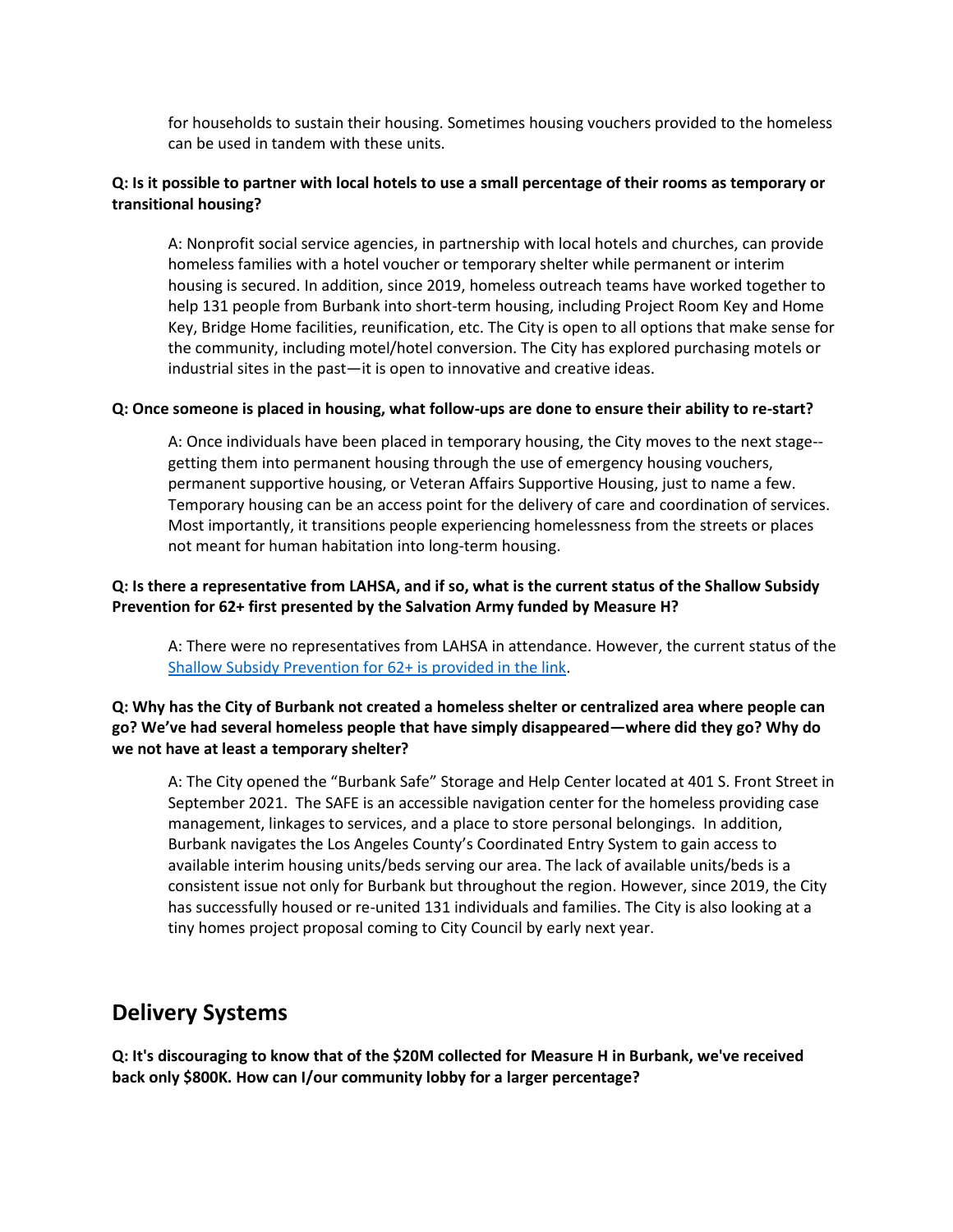A: Approved by almost 70 percent of Los Angeles County voters on March 7, 2017, Measure H is a ¼-cent sales tax to raise a projected \$3.5 billion over 10 years for preventing and combatting homelessness. Burbank contributes an estimated \$9 million annually to Measure H.

The Measure H Funding recommendations are developed and overseen by the Los Angeles County Homeless Initiative. The City of Burbank encourages all Burbank residents to advocate for a direct formulaic return and new funding that supports Burbank's homeless strategies. Residents are invited to participate in the inclusive funding recommendation process. For more questions, please contact: [homelessinitiative@lacounty.gov.](mailto:homelessinitiative@lacounty.gov)

#### **Q: Is there a homelessness coordinator on staff in Burbank?**

A: Yes. The City of Burbank has two positions working directly on homelessness, an analyst (outreach coordinator) and program manager.

#### **Q: How are we partnering with faith communities?**

A: The City of Burbank utilizes an all-inclusive approach in implementing the City's homeless efforts, which involves health and social service faith communities. Many of the City's strongest supporters and formation of local nonprofits were created by faith-based communities.

### **Q: What are new sources of funding for our programs that we can pursue? Will the Build Back Better legislation on the Federal level provide additional funds to support and expand the programs we have in place?**

A: As part of the homelessness planning process, the City will explore funding available to the City of Burbank that can support strategies to end and prevent homelessness. This will include existing and new funding from regional, state, and federal funding sources. There are additional funds in the State budget this year and staff is reviewing the options to see if any align with Burbank's needs.

#### **Q: Is there any plan to put something like functional zero as the goal?**

A: Functional zero is that point when a community's homeless services is able to prevent homelessness whenever possible and ensure that when homelessness does occur, it is rare, brief, and one-time. All communities in LA County strive to achieve this goal. However, reaching functional zero requires reducing the number of people entering homelessness, creating permanent housing, and making an investment in rental subsidies and supportive services. The City's updated homelessness plan will include several strategies that support key investments and solutions in these areas.

#### **Q: How is the SAFE Storage site going?**

A: On September 2021, the SAFE and Help Center opened its doors to the public. For more [information about the program, please c](https://www.burbankca.gov/resources)lick here. We have been promoting its use and are gradually seeing our participation numbers increase.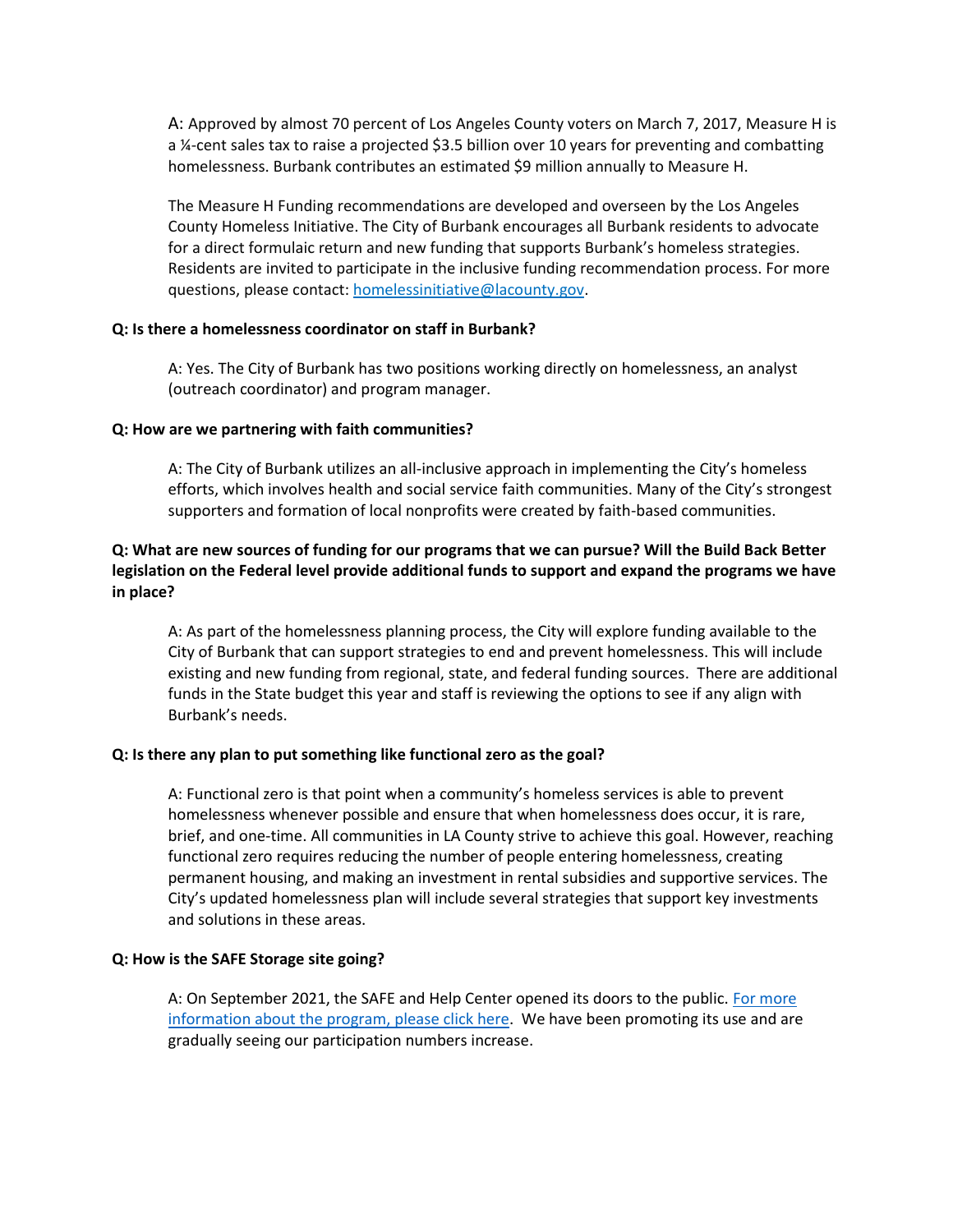# **Demographics**

### **Q: What percentage of the increase in homeless is comprised of seniors/over 55?**

A: According to the 2020 Point in Time count, the City of Burbank had 9 out of 290 people over the age of 55 experiencing homelessness, or 3% of the total. Throughout Service Planning Area 2 (San Fernando Valley), there were 1,651 older adults entering homelessness in 2021 according to the Coordinated Entry System assessments. This is a 1% decrease from 2020, which had a total of 1,658 older adults. [Learn more about this here.](https://www.lahsa.org/data?id=49-older-adult-55-)

## **Q: How does the City of Burbank define and identify individuals who are at risk of becoming homeless?**

A: The City of Burbank follows the definitions of homeless according to those set by the Department of Housing and Urban Development (HUD). HUD defines homelessness based on criteria and divides it into four categories:

- 1. **Literally homeless**: individual or family who lacks a fixed, regular, and adequate nighttime residence; unsheltered, living in places not fit for human habitation
- 2. **Imminent risk of homelessness**: individual or family who will imminently lose their primary nighttime residence within 14 days with no subsequent residences identified and no additional resources to secure permanent housing
- 3. **Homeless under other federal statues**: Unaccompanied youth under the age of 25, or families with children and youth, who do not otherwise qualify as homeless but qualify under other federal statues, have not had a lease/occupancy agreement, have experienced persistent instability (two or more moves within the last 60 days), and can be expected to continue in these patterns if assistance is not given
- 4. **Fleeing/attempting to flee domestic violence**: any individual or family who is fleeing or is attempting to flee domestic violence, has no other residences, and lacks the resources/supports necessary to secure permanent housing

## **Q: For the Burbank homeless counts, is there any data on what percentage of folks without shelter lived in Burbank, or lived in other communities before losing their place to live?**

A: During the annual Point-In-Time Homeless Count, the data collected does not track a person's community of origin or suggest where they were living prior to being unsheltered.

### **Q: What percentage of homelessness is impacting children in the city?**

A: According to the [2020 Point in Time Count,](https://www.lahsa.org/data-refresh) there are approximately 2,300 homeless family members in SPA 2. A family includes households with at least one child under 18 and one adult over 18.

#### **Q: Is anyone tracking where the homeless community in Burbank originated (per person)?**

A: There is a Coordinated Entry System (CES) that uses the Homeless Management Information System (HMIS), a local technology system that collects client-level data and tracks services provided, contacts with clients, etc. This system is used throughout Burbank, making it easier for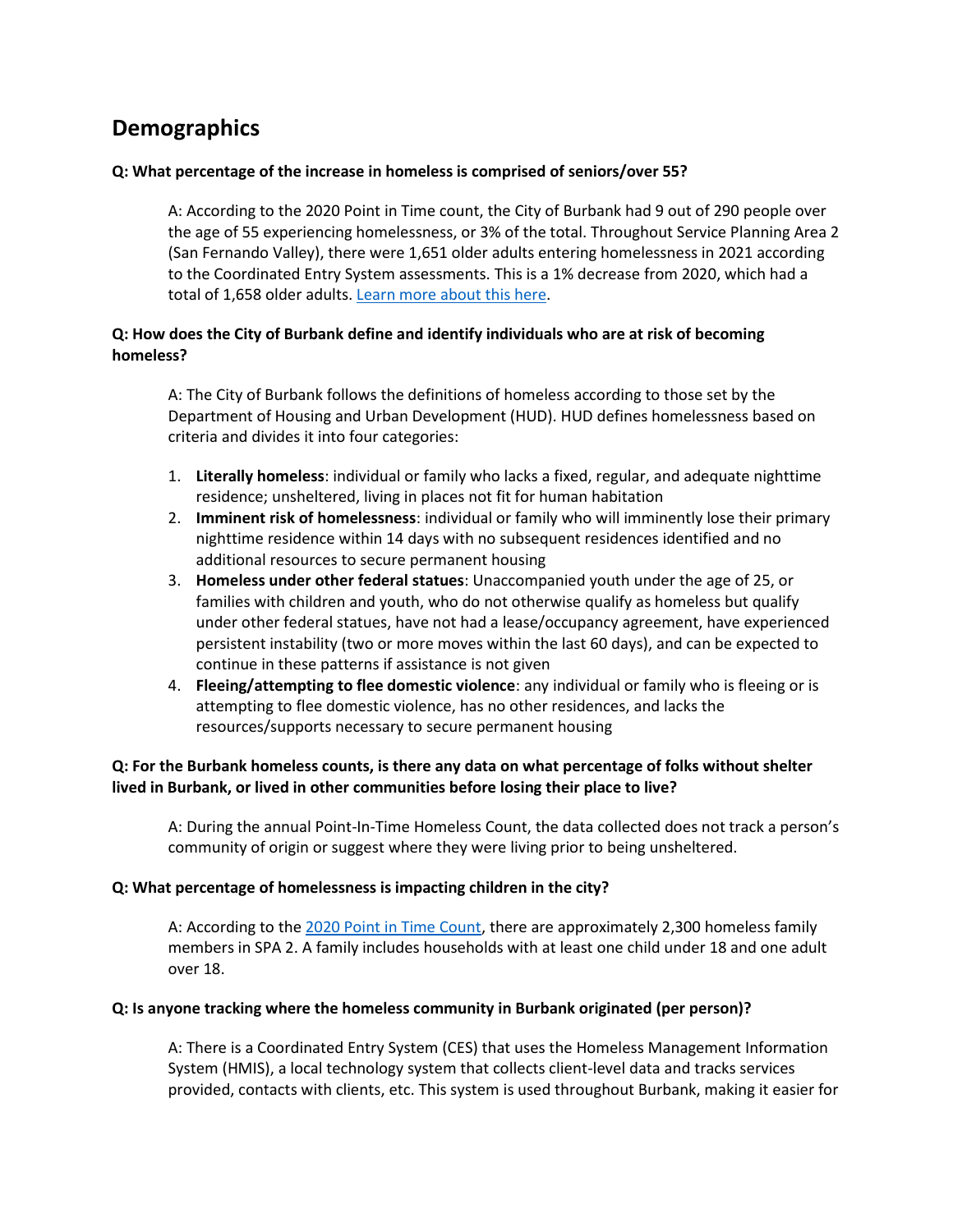cross-care collaboration between organizations, even in different locations, interacting with the same participant. Currently, the City does not have consistent reporting from LAHSA to track where people experiencing homelessness in the City of Burbank originated from. As data sharing and tracking becomes more robust, it could expand opportunities to better understand trends and utilize data for decision making.

## **Q: It was mentioned that BIPOC (Black, Indigenous, People of Color) were more likely to experience homelessness—whatever the case is in Burbank, do we have the data on folks that are more likely to be impacted? And are we going to have services that target these populations?**

A: Based on the numbers from 2019, individuals who identify as Black/African American experience homelessness at a rate almost 10x higher than their population in Burbank. This is something the City takes very seriously, and it is looking at all the intersecting factors to determine how to best serve the populations most marginalized in our community. It will require more than just housing to rectify this disparity, including strategies that address systemic poverty and racism.

### **Q: Is anyone tracking the people who have been listed as homeless in the city of Burbank? Are they being followed so that we're able to provide the services they need and/or to see if the City's plans are being effective?**

A: There is a Coordinated Entry System that uses the Homeless Management Information System (HMIS), a local technology system that collects client-level data and tracks services provided, contacts with clients, etc. This system is used throughout Burbank, making it easier for cross-care collaboration between organizations, even in different locations, interacting with the same participant. The City is also developing more of the interdisciplinary teams, working with the high-utilizers of public services; our goal is to bring on a wrap-around case manager to work with them to track the needs and link them to housing as well as programs that will improve their health.

As far as effectiveness of the current services are concerned, the City is constantly collecting and analyzing data through each service provider to see what other gaps exist and how those can be filled.

# **Community Feedback and Poll Results**

The mentally ill—there's nowhere for them to go or for the police to take them. So that's a serious problem; there's no mental hospitals anymore, and even the ones that are there don't take people, or they don't keep people.

Thinking of the tiny villages that have been built in North Hollywood—they build them in areas where it's a completely unused property, where it's not interfering with any other neighborhoods, and it's bringing value to that property. So I suggest we have one in that kind of an area.

Domestic Violence—there are statistics that say many women who become homeless do so because of domestic violence—those needs need to be addressed. Also, there is a database that is run by services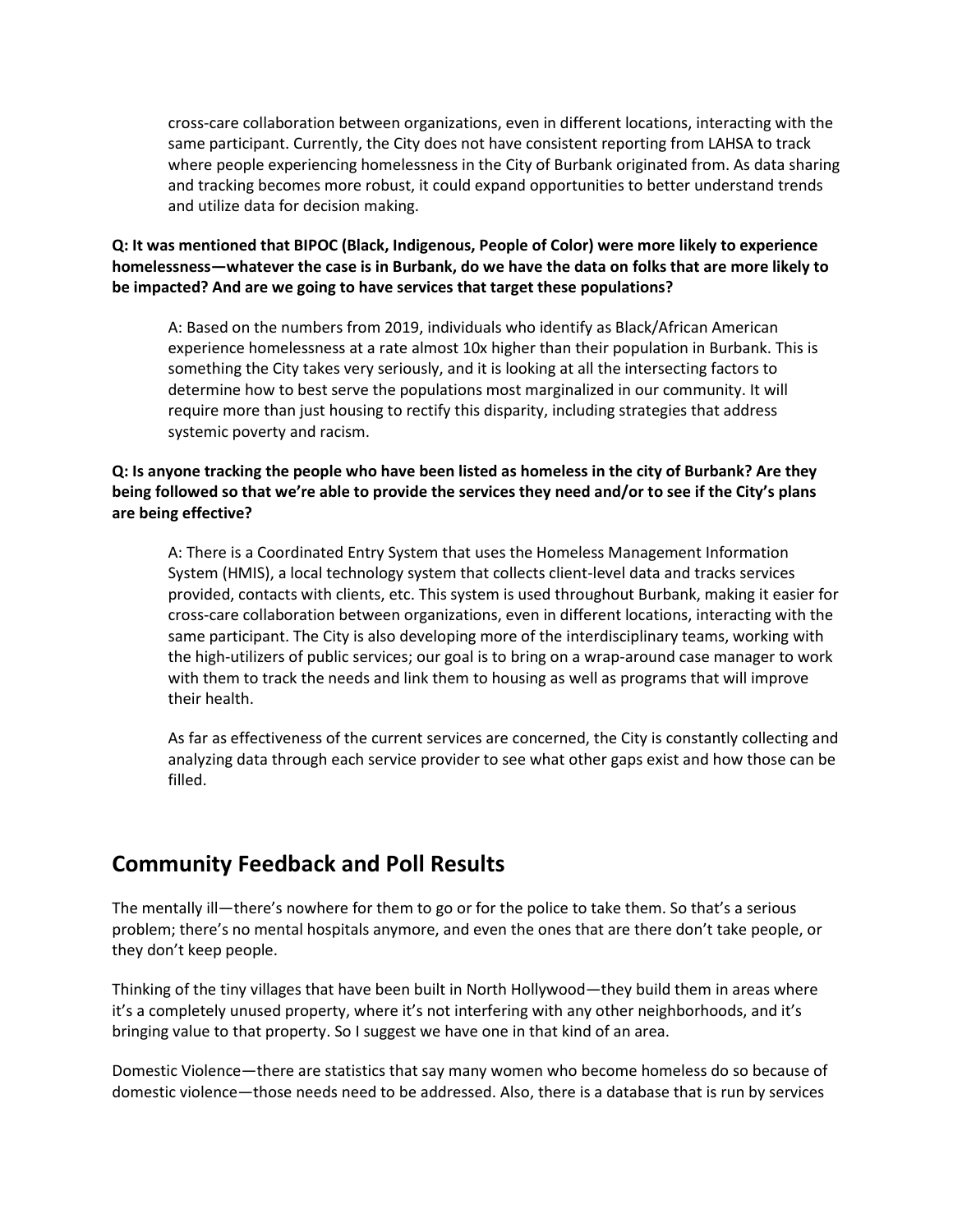to place people in the first available housing, and the problem is that it's based on the length of time someone has been homeless, which means that someone who just became homeless (say because of DV) would be at a disadvantage because others who have been homeless longer would be prioritized.

Veterans are uniquely at risk of homelessness, mental health, addictions, etc. so it would be good if they were specifically included in the homeless plan.

It's important to use people first language throughout the city services. Removing "transient" and other "othering" language is especially important.

## **The Burbank Homelessness Plan- Community Meeting**



# **November 4 & 10, 2021**